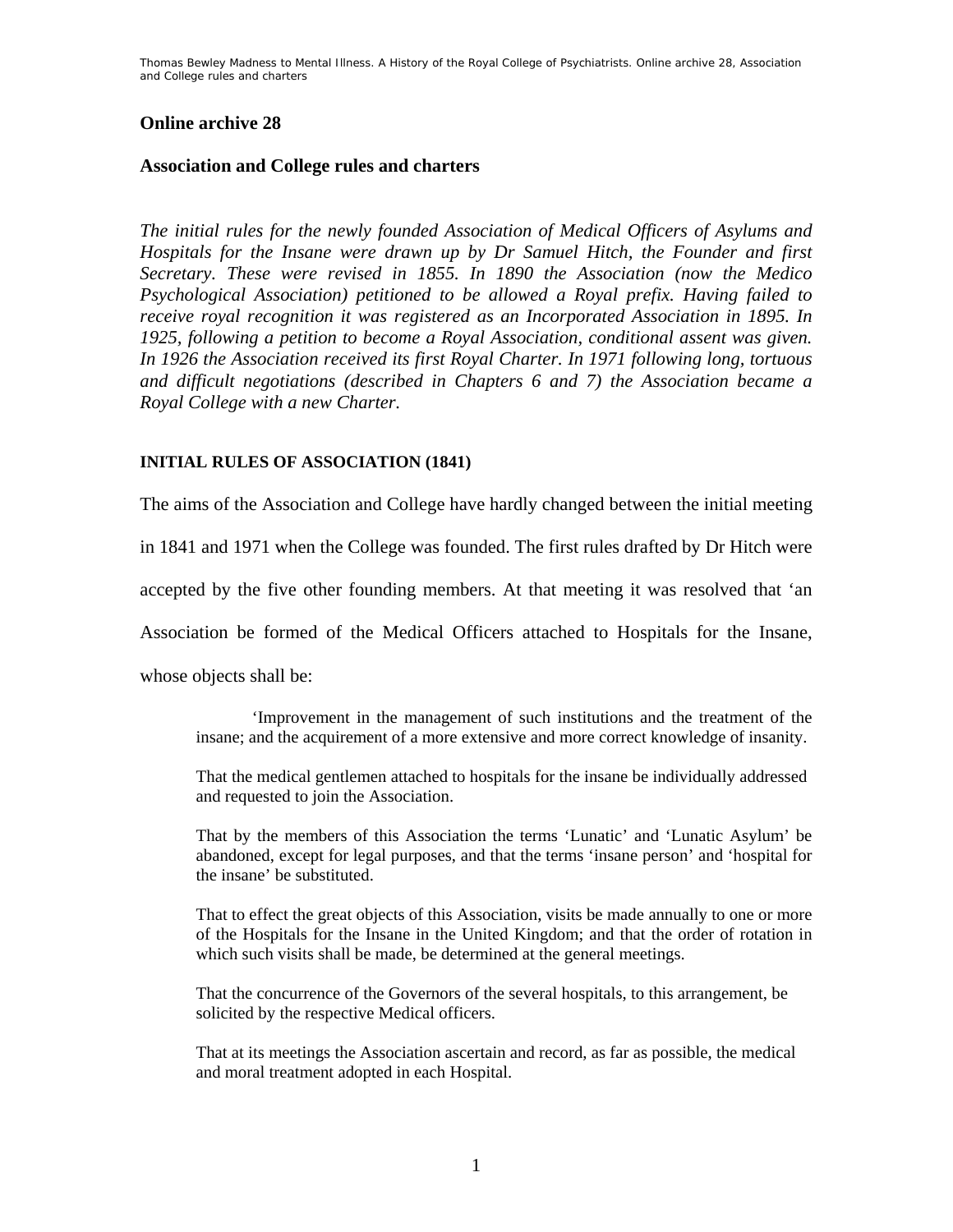That to ensure a correct comparison of the results of treatment in each it is strongly recommended that uniform registers be kept, and that tabular statements upon a like uniform plan be circulated with the Annual Report of each hospital; or when this be not practicable, that it be otherwise transmitted to the Association.

That at the meetings papers and essays be read; subjects of interest to the insane and to the Association be discussed, and information communicated and that a copy or minutes of these be preserved in the Journal of the Association.

That at the Annual Meetings the Senior Medical Officer of the Hospitals visited be Chairman.

That a Secretary be appointed to keep the Journals, papers, etc. of the Association, and to perform the usual duties of such officer.'

#### **REVISED RULES (1855)**

These initial rules remained in place, with occasional amendments made at annual

general meetings until 1854 when a Revision Committee was formed with J. Thurnam,

M.D. as Secretary. They presented their draft rules to the AGM on 19 July 1855 and

these were accepted.

1. *Objects.* – That the objects of the Association shall be the improvement of asylums and hospitals for the insane; the acquisition and diffusion of a more extended knowledge of insanity and its treatment; and the promotion of a free communication on these subjects between the Members.

2. *Members. –* That the Association do consist of medical officers of hospitals and asylums for the insane, public and private, and of legally qualified medical practitioners, otherwise engaged in the treatment of insanity.

3. *Election of Members. –* That the election of Members do take place by ballot at the annual meetings, a majority of two-thirds of those present being required for the election of each candidate.

4. *Annual Subscription.* – That each Member pay an annual subscription of one guinea, the subscription to be due in advance, on the  $1<sup>st</sup>$  of July in each year; the accounts to be made up to the  $30<sup>th</sup>$  of June.

5. *Arrears.* – That any member in arrear of his subscription more than twelve months after the expiration of the year for which it becomes due, and more than three months after application by the Secretary for the same, shall cease to be considered a Member of the Association, provided no reason satisfactory to the annual meeting be assigned for the non-payment of such arrears.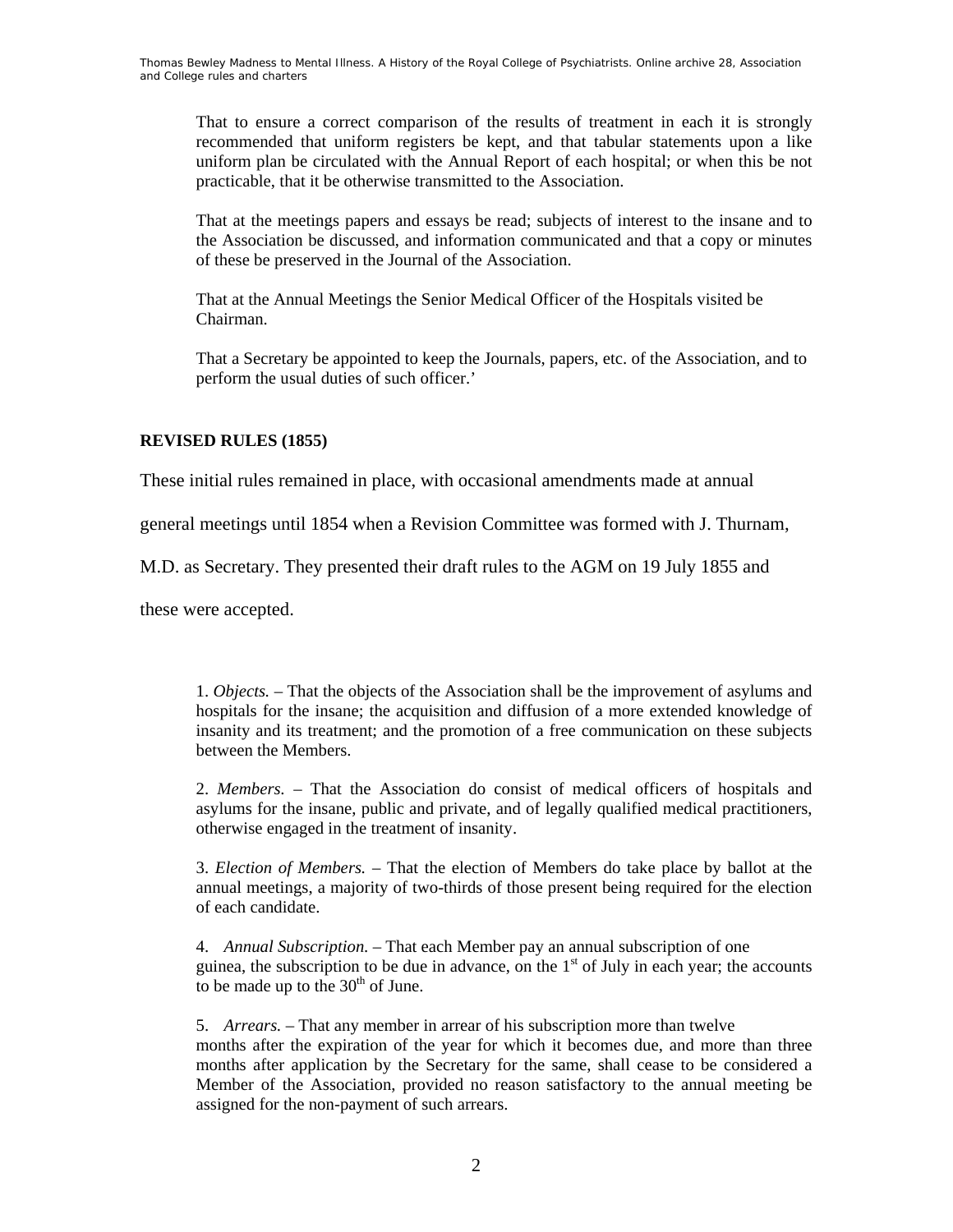- 6. *Honorary Members.* That gentlemen, whether of the medical profession or otherwise, who are distinguished by the interest they take in the erection and management of asylums and the proper treatment of the insane, be eligible for election as honorary Members, the election to be by ballot as in the case of ordinary members.
- 7. *Officers. –* That the officers of the Association do consist of a President, Treasurer, General Secretary, a Secretary for Scotland, a Secretary for Ireland, the Editor of the Journal, and two Auditors, who shall be elected at each annual meeting.
- 8. *President.-*That the President for the year do enter on his duties at each annual meeting, and that his successor be appointed before the meeting separates.
- 9. *Other Officers. –*That the Treasurer and Secretaries, Editor of the Journal, and one Auditor be eligible for re-election.
- 10. *Annual Meetings.* That an annual meeting of the Association be held on one of the Thursdays in July in each year, at one o'clock; such meetings to be called both by advertisement and circular to each Member, giving at least two week's notice.
- 11. *Committee.* That the officers of the Association, with the President elect and the President of the past year, do constitute a Committee, with power to add to their number, which shall meet at twelve o'clock on the day of each annual meeting, in order to arrange the business of the day.
- 12. *Place of Meeting. –* That the annual meeting be held either in London, or, if so agreed at the preceding meeting, or after circular to each Member, in some provincial town or city where, or in the neighbourhood of which there is a public asylum, or where some other object is likely to attract the Members.
- 13. *Adjournment of Meetings.* That the annual meetings may be adjourned to a second day, if a majority of those present so decide.
- 14. *Order of Business.* That after the minutes of the preceding meeting have been read, and the ordinary business transacted, reports from Members appointed to prepare the same, and other papers and communications shall be received, and free discussion be invited on all topics connected with the objects of the Association. Each Member to be allowed to introduce one Visitor at the meeting. A report of the proceedings of each meeting to be published in the Asylum Journal.
- 15. *Finance and Asylum Journal.* That after the payment of the ordinary expenses of the Association, the surplus funds shall be appropriated in aid of the Asylum Journal, published by authority of the Association; the accounts of the Editor of the said Journal and of the Treasurer of the Association shall be examined by two Auditors, who shall report to each annual meeting. Each ordinary Member of the Association to be entitled to receive the said publication without further payment.
- 16. *Register of Cases. –* That to insure a correct comparison of the results of treatment in the several institutions, it is strongly recommended to those Members who have the superintendence of public asylums to keep registers of the cases admitted, according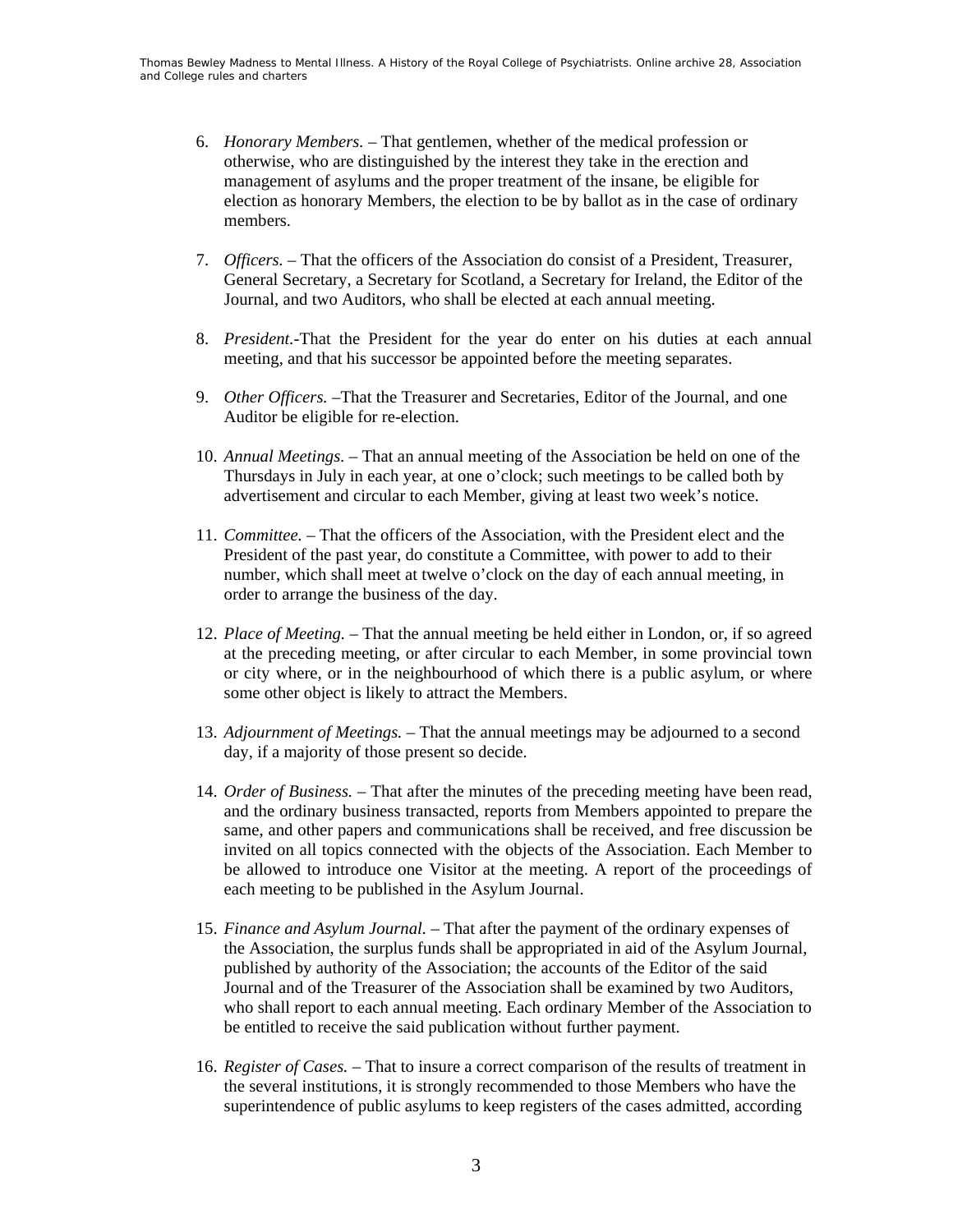to the form agreed on, at a meeting of the Association held at Lancaster in 1842; and to append to their respective annual reports, tabular statements on, as far as possible, a like uniform plan.

N.B. Copies of these registers, which were printed at the charge of the Association, may still be obtained at cost price, on application to the Secretary from Mr Simpson, Bookseller, York.

- 17. *Disuse of Obsolete Terms.* That by Members of the Association such terms as 'lunatic' and 'lunatic asylum' be as far as possible disused, and that except for official or legal purposes the terms 'insane person' and 'asylum' or 'hospital for the insane' be substituted; and that generally all terms having an opprobious origin or application in connection with the insane be disused and discouraged.
- 18. *Alteration of Rules. –* That any member wishing to propose any alteration in, or addition to the rules, do give notice of his intention at a previous annual meeting, or give a month's notice to the Secretary, who shall inform each Member of the Association of the same, in the circular by which such meeting is called.

(Signed) JOHN THURNAM, President.

These rules, with minor amendments at Annual General Meetings, continued until the 1890's, when the Association sought to become a Royal Medico Psychological Association. Their request was refused, and as an alternative, having failed to receive Royal recognition, the Association was registered as an Incorporated Association under the Companies Act (1862-1893) on 30 July 1895.

## **Memorandum of Association of the Medico-Psychological Association of Great Britain and Ireland (1895)**

- I. The name of the Association is 'The Medico-Psychological Association of Great Britain and Ireland'.
- II. The registered Office of the Association will be situated in England.
- III. The objects for which the Association is established are the promotion and cultivation of science in relation to mental disorder, the improvement in the treatment of the insane, the promotion of good-fellowship amongst the Members of the Association, and the maintenance of the honour and the interests of the Members of the Association and of the medical profession generally in its relation to mental disorder, and allied objects, by the aid of all or any of the following, *videlicet*: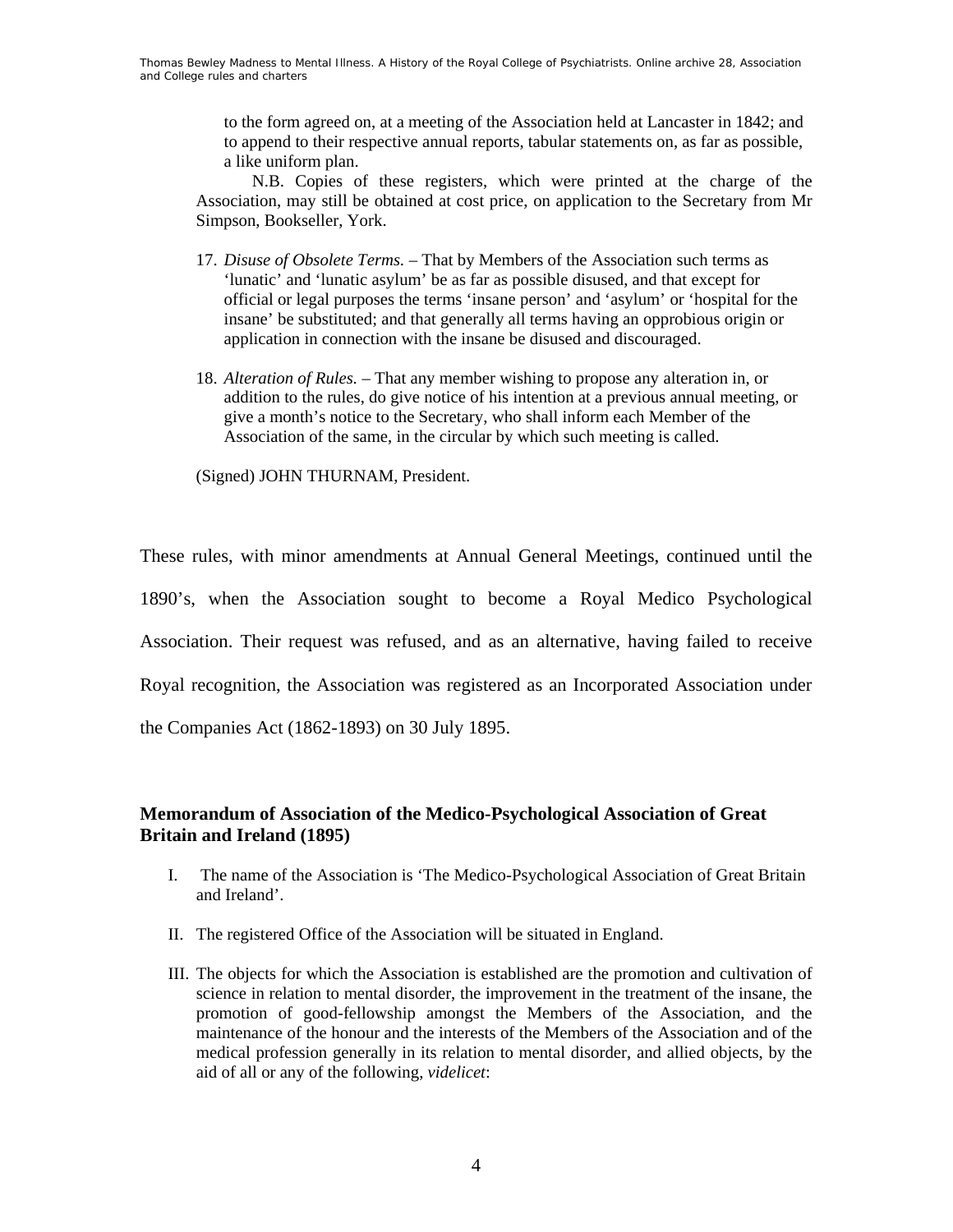- (a) The taking over of the whole of the assets and liabilities of the unincorporated Association known as The Medico-Psychological Association of Great Britain and Ireland, established in 1841, which may lawfully be transferred to the Association.
- (b) Periodical or other meetings of the Members of the Association and conferences with other Associations whether in the United Kingdom or elsewhere.
- (c) The publication of such information as may be thought desirable in the form of a periodical Journal which shall be the Journal of the Association or otherwise.
- (d) The printing, publishing, translating, selling, lending, and distributing of any books, pamphlets, or treatises on or connected with science in relation to mental disorder, or with the treatment of the insane, or with allied sciences, and the causing translations into any language to be made of any such books, pamphlets, or treatises, and the printing, publishing, selling, lending, and distributing the same in the United Kingdom or elsewhere.
- (e) The making of any expenditure the Association may think fit for sending and maintaining in any part of the United Kingdom or elsewhere any person or persons chosen by the Association for the investigation of science in relation to mental disorder or of the treatment of the insane, or of allied subjects, the convening of meetings and inviting thereto any person or persons desired by the Association, for discussing and promoting the objects of the Association, and the sending and defraying the expenses of representatives of the Association to any meetings convened for similar objects in any part of the United Kingdom or elsewhere, and for making experiments and observations on subjects connected with insanity.
- (f) The consideration of all questions affecting the interests of the Association and of the medical profession generally in its relation to mental disorder, the treatment of the insane and allied subjects, the petitioning of Parliament, or the promotion of deputations in regard to measures affecting the objects for which the Association is established, and the promotion of improvements in the principles or administration of the law relating to mental disorder, the treatment of the insane, and allied subjects.
- (g) The grants of sums of money out of the funds of the Association for the promotion of the objects of the Association in such manner as may be from time to time determined on.
- (h) The promotion and encouragement of the study of science in relation to mental disorder, of the scientific treatment of the insane, and of allied subjects:- (1) by the provision, institution, and maintenance of lectures, classes, examinations, and other means of instruction therein upon such terms and conditions, and upon payment of such fees as the Association may from time to time determine by regulations or otherwise; provided always that the surplus of such payments over the expenditure necessary for the provision, institution and maintenance of such means of instruction shall be devoted to such of the objects of the Association as may be deemed expedient; and (2) by the institution, maintenance, and grant of scholarships, prizes, certificates, or other awards or distinctions, on such terms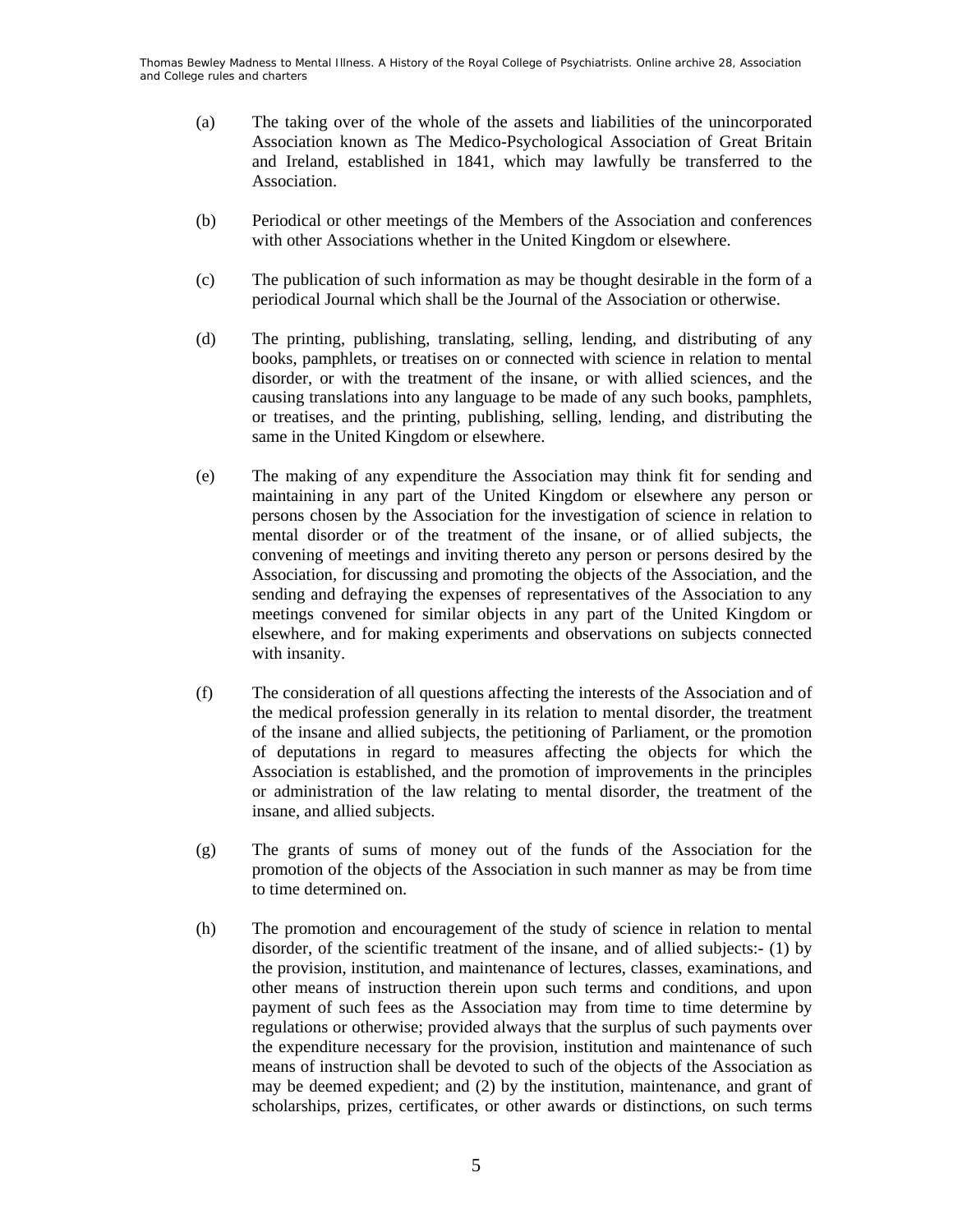and conditions as may from time to time be prescribed by regulation or otherwise.

- (i) The amalgamation or entry into Partnership or any joint purse arrangement with any Association in the United Kingdom, established for purposes similar to and under restrictions as to the application of income and property identical with those for and under which this Association is established.
- (j) The establishment or promotion of branches or local divisions of the Association, whether in the United Kingdom or elsewhere.
- (k) The provision, if the Association think fit, of legal assistance to Members of the Association in enforcing or defending their legal rights, whether under the Lunacy Acts or otherwise, if and so far as such assistance may be lawfully afforded, having regard to the laws against maintenance.
- (l) Subject to the provisions of the  $21<sup>st</sup>$  Section of the Companies Act of 1862, the acquisition by purchase, taking on lease, or otherwise, of lands and buildings, and of all other property real or personal which the Association for the purposes thereof may, from time to time, think proper to acquire, and which may lawfully be held by them, the reselling, underleasing, subletting, surrendering, turning to account or disposing of any such property, or any part thereof, the erection of any such land of any building for the purposes of the Association, and the alteration of or addition to any building erected upon any such land.
- (m) The borrowing and raising of money for the purposes of the Association and the securing of the repayment thereof by bonds, debentures, mortgages, or other securities, or in such other manner as may be determined, and for this purpose the mortgaging or charging of all or any of the property of the Association.
- (n) The doing of all such other lawful things are incidental or conducive to the attainment of the above objects. And that in case the Association shall take or hold any property subject to the jurisdiction of the Charity Commissioners for England and Wales, the Association shall not sell, mortgage, charge or lease such property without such consent as may be required by law; and as regards any such property, the Managers or Trustees of the Association shall be chargeable for such property as may come into their hands, and shall be answerable and accountable for their own acts, receipts, neglects and defaults, and for the due administration of such property in the same manner and to the same extent as they would, as such Managers or Trustees, have been if no incorporation had been effected, and the incorporation of the Association shall not diminish or impair any control or authority exercisable by the Chancery Division or the Charity Commissioners over such Managers or Trustees; but they shall, as regards any such property, be subject jointly and separately to such control and authority as if the Association were not incorporated.
- IV. The income and property of the Association, whencesoever derived, shall be applied solely towards the promotion of the objects of the Association as set forth in this Memorandum of Association, and no portion thereof shall be paid of transferred directly or indirectly by way of dividend, bonus, or otherwise howsoever by way of profit to the Members of the Association, provided that nothing herein shall prevent the payment in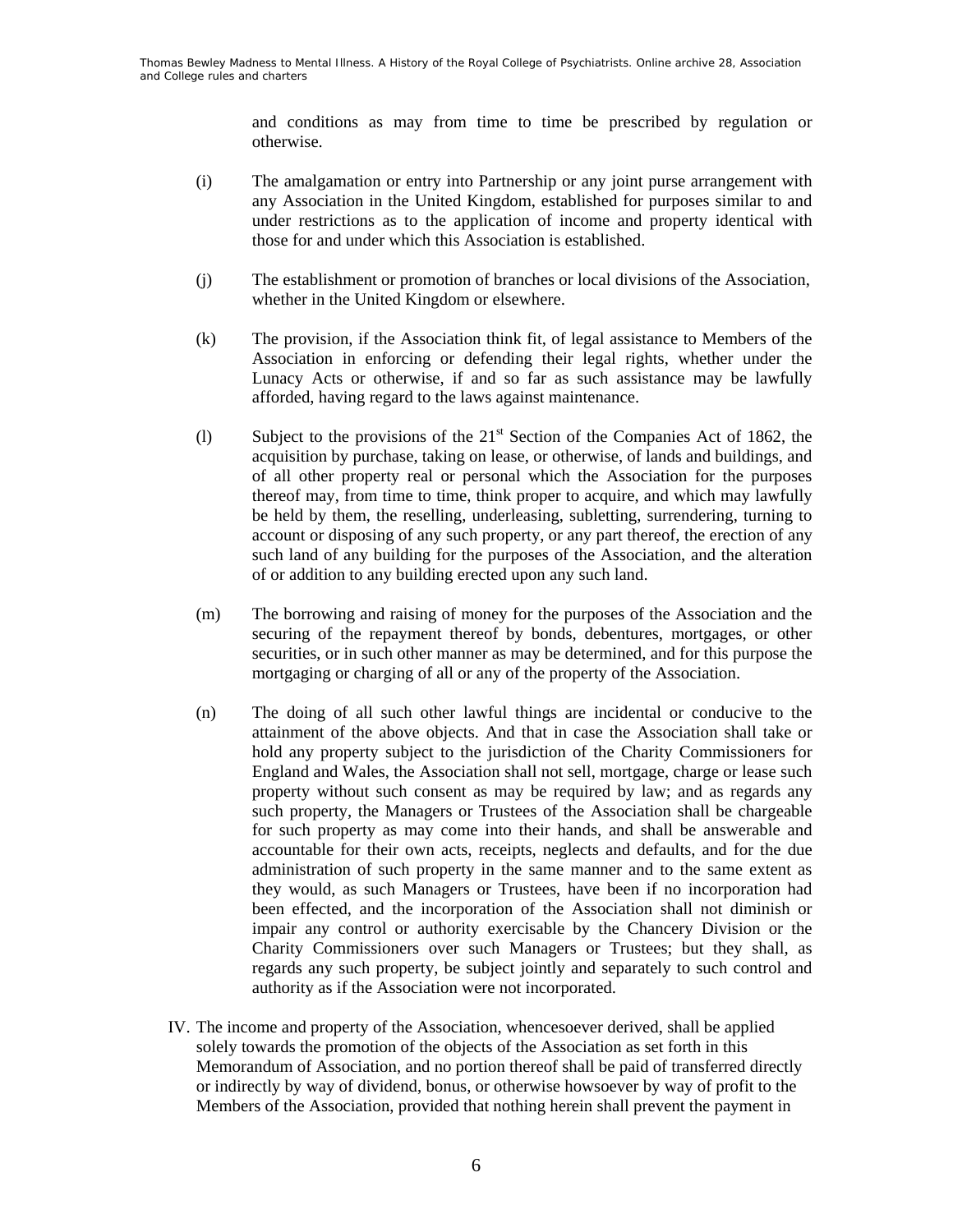good faith of remuneration to any officers or servants of the Association or to any Member thereof or other person in return for any services actually rendered to the Association, or the payment of interest at any rate not exceeding five per cent. per annum on money borrowed from any Member of the Association, or be deemed to exclude any Member of the Association from the benefit of any grant made in furtherance of the objects of the Association.

- V. The fourth paragraph of this Memorandum is a condition on which a licence is granted by the Board of Trade to the Association in pursuance of Section 23 of the Companies Act, 1867.
- VI. If any Member of the Association pays or receives any dividend, bonus, or other profit in contravention of the terms of the fourth paragraph of this Memorandum his liability shall be unlimited.
- VII.Every Member of the Association undertakes to contribute to the assets of the Association in the event of the same being wound up during the time that he is a Member, or within one year afterwards for payment of the debts and liabilities of the Association contracted before the time at which he ceases to be a Member, and of the costs, charges, and expenses of winding up the same, and for the adjustment of the rights of the contributories amongst themselves, such amount as may be required, not exceeding one guinea, or in case of his liability becoming unlimited, such other amount as may be required in pursuance of the last preceding paragraph of this Memorandum.
- VIII. If upon the winding up or dissolution of the Association there remains, after the satisfaction of all its debts and liabilities, any property whatsoever, the same shall not be paid to or distributed among the Members of the Association, but shall be given or transferred to some other Institution or Institutions having objects similar to the objects of the Association, to be determined by the Members of the Association at or before the time of dissolution, or in default thereof by such Judge of the High Court of Justice as may have or acquire jurisdiction in the matter.
- IX. True accounts shall be kept of the sums of money received and expended by the Association, and the matter in respect of which such receipt and expenditure takes place, and of the property, credits and liabilities of the Association; and, subject to any reasonable restrictions as to the time and manner of inspecting the same that may be imposed, in accordance with the regulations of the Association for the time being, shall be open to the inspection of the Members. Once, at least, in every year the accounts of the Association shall be examined, the correctness of the balance-sheet ascertained by one or more properly qualified Auditor or Auditors.

We, the several persons whose names and addresses are subscribed, are desirous of being formed into an Association in pursuance of this memorandum of Association in pursuance of this Memorandum of Association.

*Names, Addresses, and Descriptions of Subscribers,*

DAVID NICHOLSON, Broadmoor Asylum,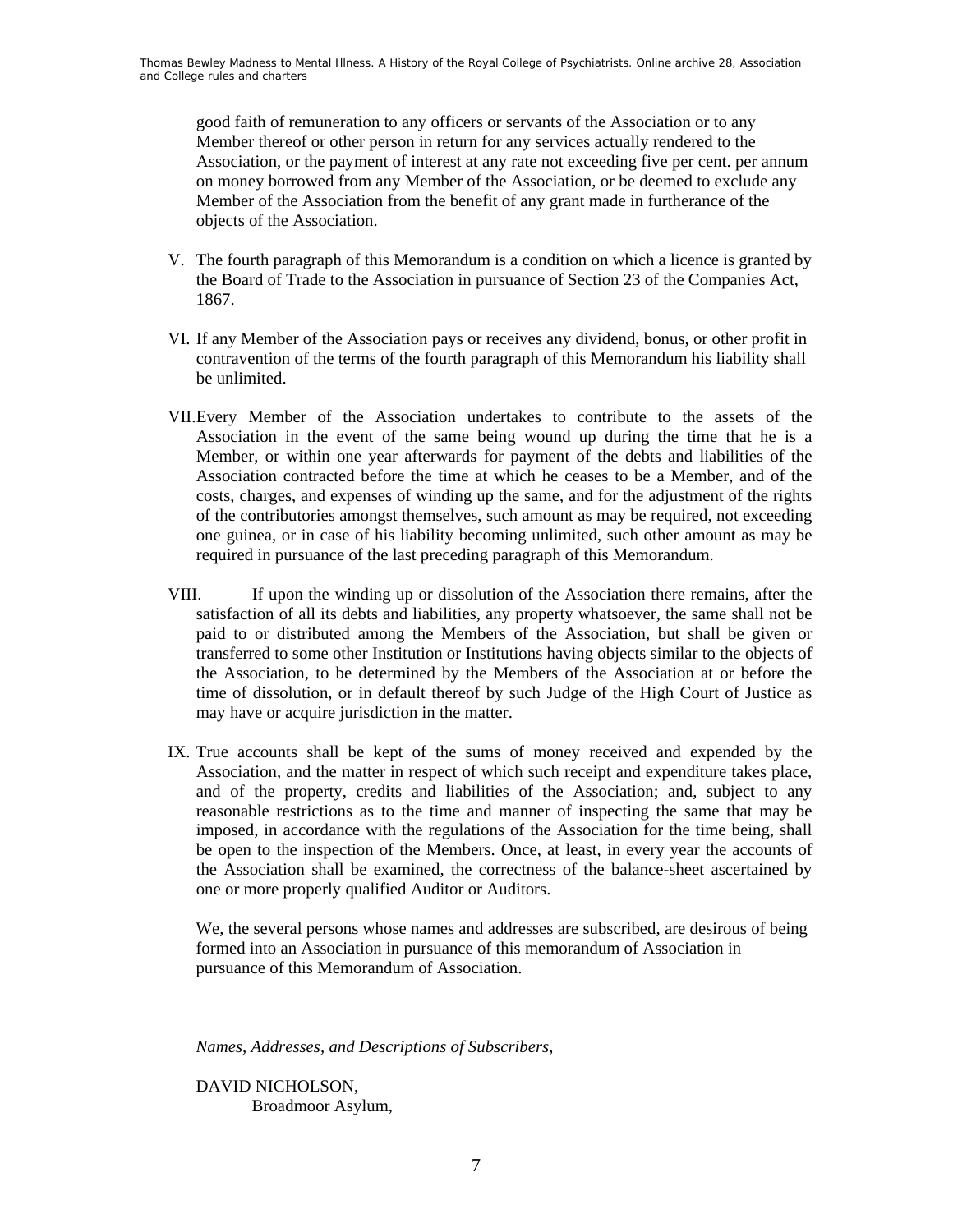> Wokingham, Berks, Doctor of Medicine

HERBERT RAYNER, Upper Terrace House, Hampstead, Middlesex Doctor of Medicine

HERBERT FRANCIS HAYES NEWINGTON The Tables, Ticehurst, Sussex Member of the Royal College of Physicians, Edinburgh

CONOLLY NORMAN Richmond District Lunatic Asylum, Dublin Fellow of the Royal College of Physicians, Ireland

DAVID YELLOWLEES, Gartnavel,

 Glasgow Doctor of Medicine

THOMAS SMITH CLOUSTON, Royal Asylum, Edinburgh Doctor of Medicine

GEORGE FIELDING BLANDFORD 48, Wimpole Street, London, Doctor of Medicine

FLETCHER BEACH 64, Welbeck Street, London, Doctor of Medicine

Dated this twenty-sixth day of July, One thousand eight hundred and ninety-five.

Witness to the above signatures, CHARLES WIGAN, 3, Lincoln's Inn Fields, London, *Solicitor*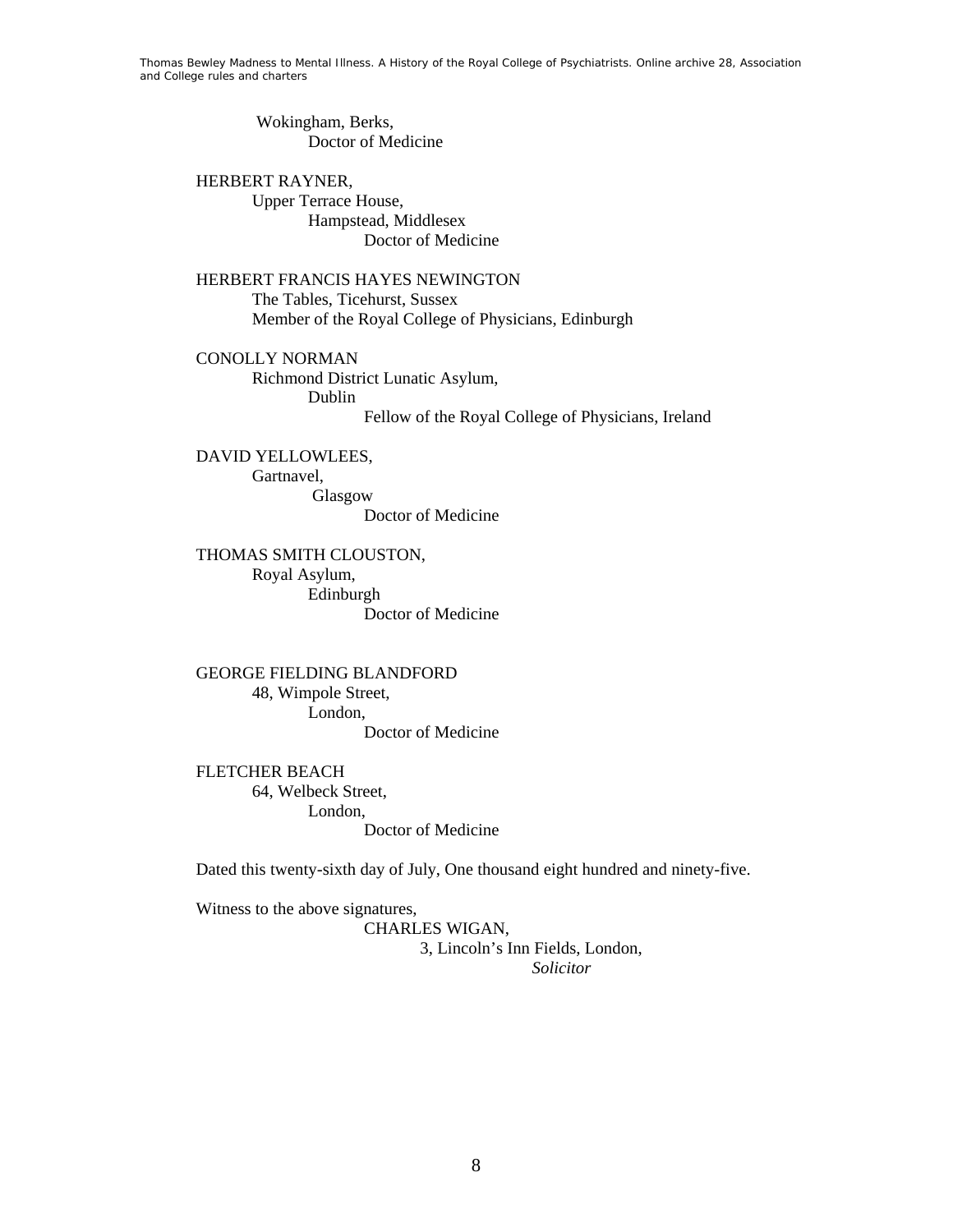## **CHARTER OF ROYAL MEDICO-PSYCHOLOGICAL ASSOCIATION (1926)**

In 1926 the Association received their first Charter having successfully petitioned to

become the 'Royal Medico Psychological Association'. In September 1925 the

Association had received conditional approval to add the word Royal to their title. The

new Charter was dated 13 March 1926.

George the Fifth by the Grace of God of the United Kingdom of Great Britain and Ireland and of the British Dominions beyond the Seas, King, Defender of the Faith, Emperor of India;

To all to whom these presents shall come, GREETING:

 WHEREAS in the year One thousand eight hundred and forty-one an unincorporated Association known as The Medico-Psychological Association of Great Britain and Ireland was formed for the promotion and cultivation of science in relation to mental disorder and the care and treatment of the insane:

 AND WHEREAS on the Ninth day of September One thousand nine hundred and twenty-five we were pleased to grant to the said Medico-Psychological Association of Great Britain and Ireland permission to use the prefix 'Royal' and we commanded that the said Association should thenceforth be known as 'The Royal Medico-Psychological Association':

 AND WHEREAS the said Voluntary Association now existing and known as The Royal Medico-Psychological Association hath petitioned us for a Charter of Incorporation such as is in and by these presents granted:

AND WHEREAS we are minded to comply with the Prayer of such Petitioner:

 NOW, THEREFORE, We, by virtue of Our Royal Prerogative in that behalf, and of all other powers enabling Us so to do of our Special Grace, certain knowledge and mere motion do hereby, for Us, our Heirs, and Successors, will, grant, direct, appoint, and declare to the said Voluntary Association as follows:

1. The persons now Members of the said Voluntary Association known as The Royal Medico-Psychological Association, and all such persons as may hereafter become Members of the Body Corporate hereby constituted pursuant to or by virtue of the powers granted by these Presents, and their Successors, shall for ever hereafter (so long as they continue to be such Members) BE by virtue of these Presents one body Corporate and Politic by the name of 'The Royal Medico-Psychological Association' and by the same name shall have perpetual succession and a Common Seal, with power to break, alter, and make anew the said Seal from time to time at their will and pleasure, and by the same name shall and may implead and be impleaded in all Courts, and in all manner of actions and suits, and shall have power to do all other matters and things incidental or appertaining to a Body Corporate.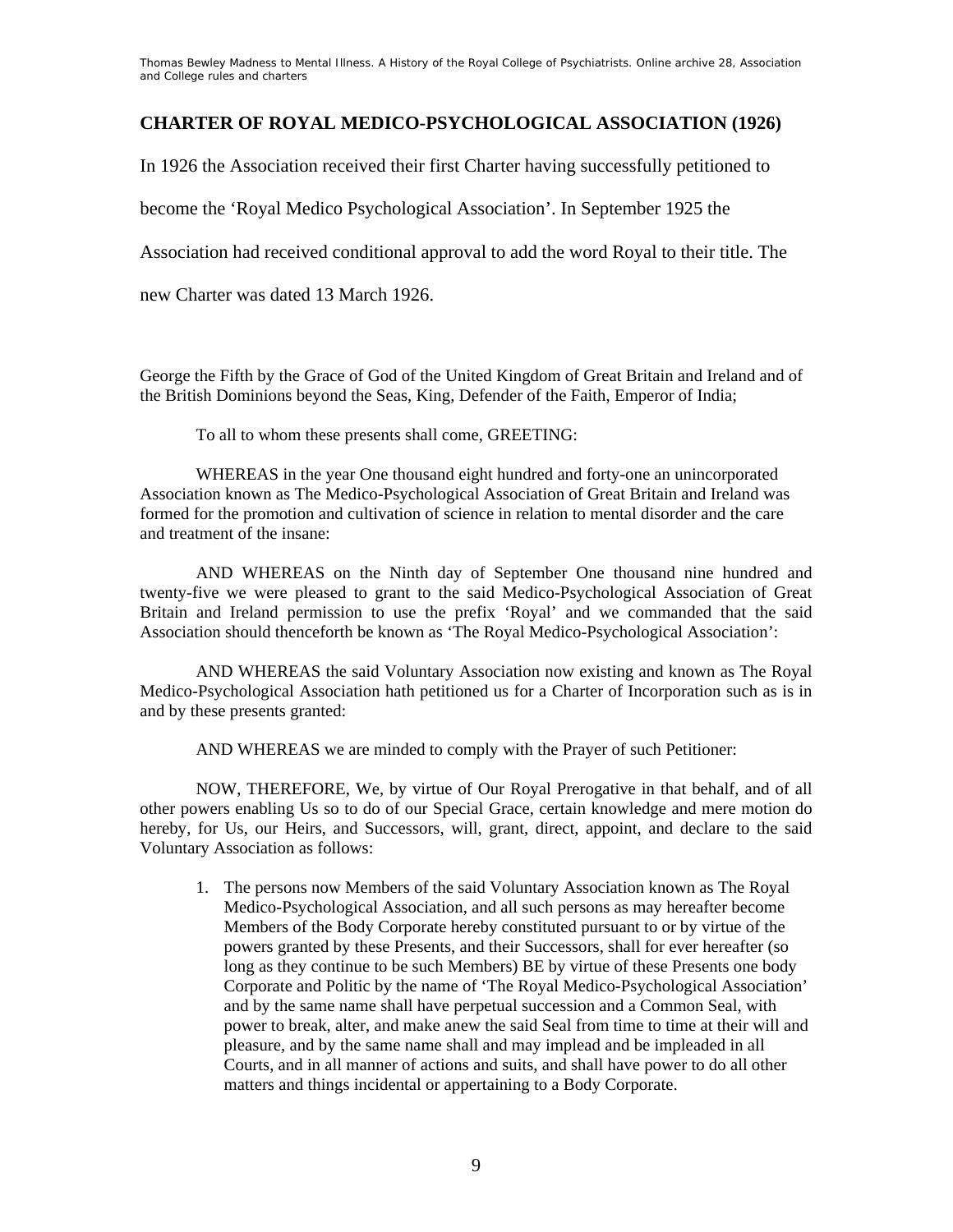- 2. We do also hereby, for Us, our Heirs, and Successors, license, authorize, and for ever hereafter enable The Royal Medico-Psychological Association hereby incorporated, or any person on its behalf, to acquire for the purposes of the Association any lands, tenements, or hereditaments whatsoever within our United Kingdom of Great Britain and Ireland, not exceeding in the whole the annual value of five hundred pounds (to be determined according to the value thereof at the time when the same are respectively acquired) and to hold the same in perpetuity and from time to time to grant, demise, alienate or otherwise dispose of the same or any part thereof.
- 3. And We do hereby also, for Us, Our Heirs, and Successors, give and grant Our Licence to any person or persons and any Body Politic or Corporate to assure in perpetuity, or to demise to or for the benefit of The Royal Medico-Psychological Association (hereinafter called 'the Association') any lands, tenements or hereditaments whatsoever within Our United Kingdom of Great Britain and Ireland, so as the same do not exceed at any one time the annual value aforesaid.
- 4. The objects and purposes for which the Association is hereby constituted are for the promotion and cultivation of science in relation to mental disease and the improvement in the treatment of persons suffering from mental disorder and to facilitate the exchange of information and ideas on those subjects amongst the members of the Association and otherwise and for that purpose –
	- (A) To hold periodical and other Meetings of the Association and conferences with other Associations whether in the United Kingdom or elsewhere.
	- (B) To publish such information as may be thought desirable in the form of a periodical journal.
	- (C) To print, publish, translate, sell, lend, and distribute any books, pamphlets, or treatises on or connected with science in relation to mental disease, or with the treatment of persons suffering from mental disorder, or with allied sciences, and to cause translations into any language to be made of any such books, pamphlets, or treatises, and to print, publish, sell, lend, and distribute the same in the United Kingdom or elsewhere.
	- (D) To make any expenditure which the Association may think fit for sending and maintaining in any part of the United Kingdom or elsewhere any person or persons chosen by the Association for the investigation of science in relation to mental disease, or of the treatment of all persons suffering from mental disorder, or of allied subjects, the convening of Meetings, and inviting thereto any person or persons desired by the Association, for discussing and promoting the objects of the Association, and for sending and defraying the expenses of representatives of the Association to any Meetings convened for similar objects in any part of the United Kingdom or elsewhere, and for making researches and observations on subjects connected with psychological medicine.
	- (E) The consideration of all questions affecting the interests of the Association and of the medical profession generally in its relation to mental disease, the treatment of persons suffering from mental disorder and allied subjects, the petitioning of Parliament, or the promotion of deputations in regard to measures affecting the objects for which the Association is established, and the promotion of improvements in the principles or administration of the law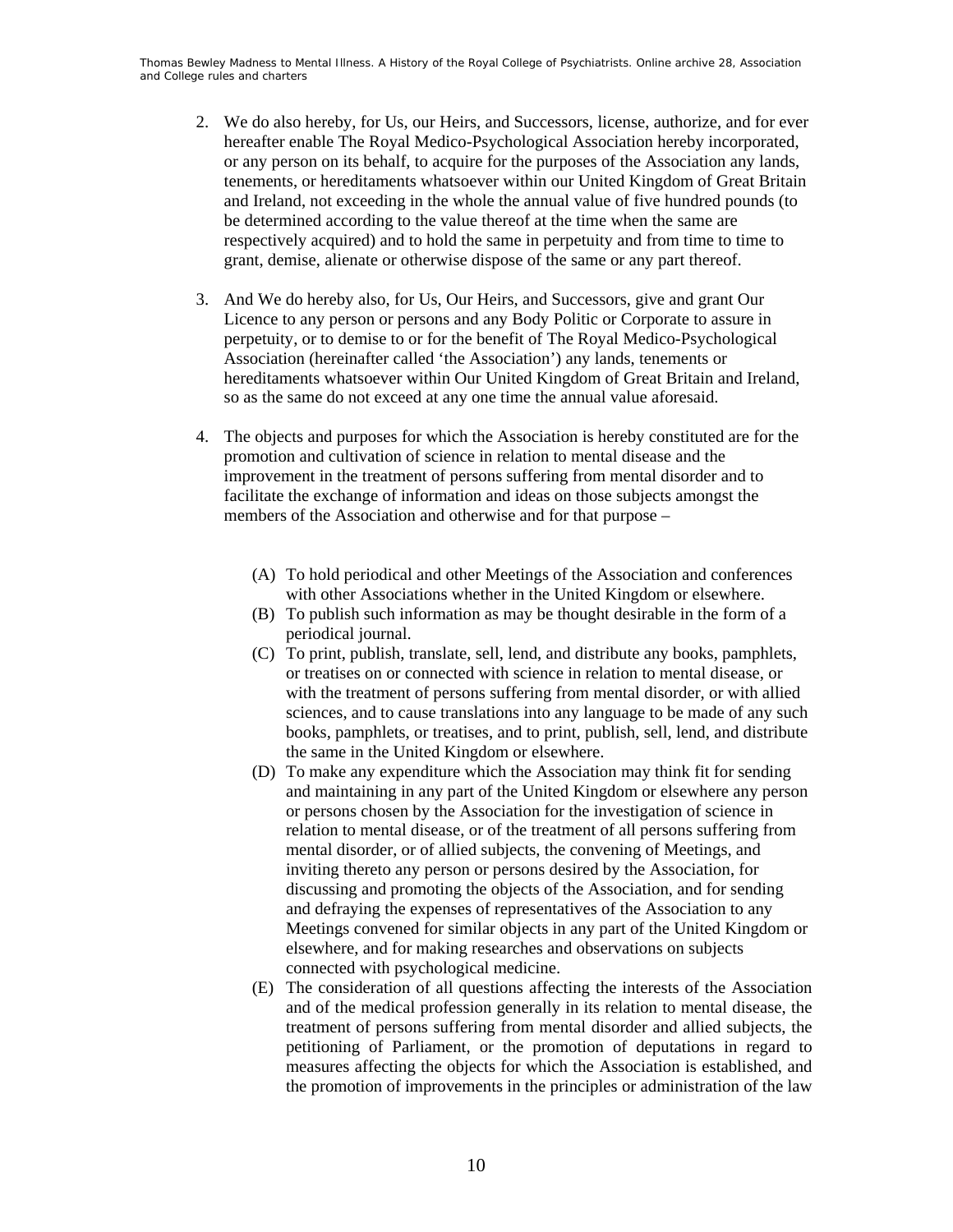relating to mental disease, the treatment of persons suffering from mental disorder, and allied subjects.

- (F) To grant sums of money out of the funds of the Association for the promotion of the objects of the Association in such manner as may be from time to time determined on.
- (G) To promote and encourage the study of science in relation to mental disease, of the scientific treatment of persons suffering from mental disorder, and of allied subjects:-
	- (1) By the provision, institution, and maintenance of lectures, classes, examinations and other means of instruction therein upon such terms and conditions, and upon payment of such fees as the Association may from time to time determine by regulations or otherwise: provided always that the surplus of such payments over the expenditure necessary for the provision, institution and maintenance of such means of instruction shall be devoted to such of the objects of the Association as may be deemed expedient; and
	- (2) By the institution, maintenance, and grant of scholarships, prizes, certificates, or other awards, or distinctions, on such terms and conditions as may from time to time be prescribed by regulation or otherwise.
- (H) To establish, or promote branches or local divisions of the Association, whether in the United Kingdom or elsewhere.
- (I) To provide, if the Association think fit, legal assistance to members of the Association in enforcing or defending their legal rights, whether under the Lunacy Acts or otherwise, if and so far as such assistance may be lawfully afforded, having regard to the laws against maintenance.
- (J) To borrow and raise money for the purposes of the Association and to secure the repayment thereof by bonds, debentures, mortgages, or other securities, or in such other manner as may be determined, and for this purpose to mortgage or charge all or any of the property of the Association.
- 5. The Association shall not carry on any trade or business or engage in any transaction with a view to the pecuniary gain or profit of the members thereof. No Member shall have any personal claim on any property of the Association or make any profit out of his membership, except in the case of and as a salaried Officer of the Association.
- 6. There shall be a Council of the Association consisting of the Officers of the Association and of such number of Members with such qualifications and to be elected or constituted as such members of Council in such manner and to hold office for such period, and on such terms as to re-election, and otherwise, as the Bye-laws for the time being of the Association shall direct.
- 7. The Association shall have such Officers, with such functions, tenure, and terms of office, as the Bye-laws of the Association may prescribe and such other Officers and Servants as the Council of the Association may from time to time appoint.
- 8. Among the Officers of the Association there shall be a President, a President-elect, an Ex-President, a Treasurer and a General Secretary The said Officers shall be nominated and elected in such manner, and shall hold office for such period, and on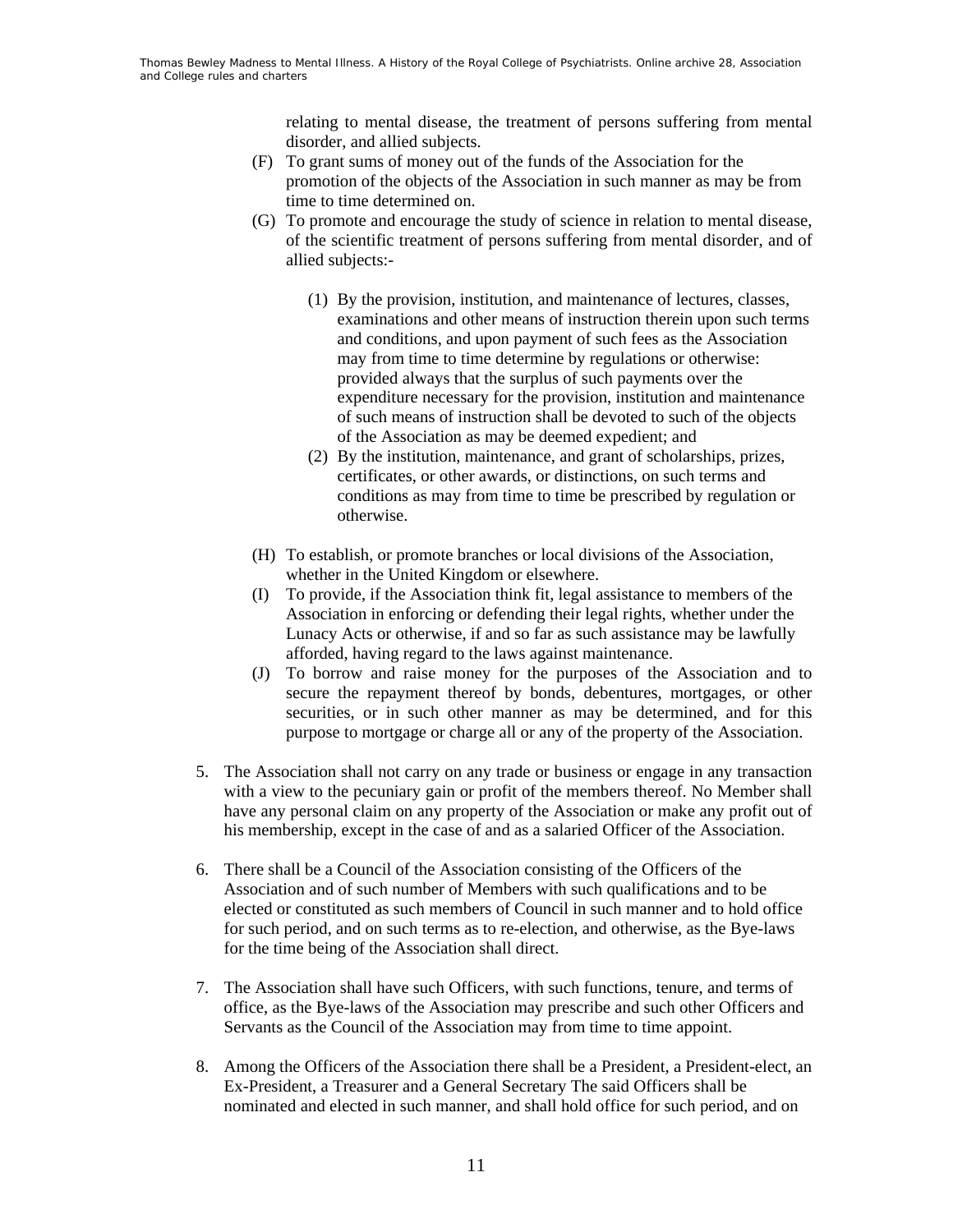such terms as to re-election and otherwise, as the Bye-laws for the time being of the Association shall direct.

- 9. The Council shall have the management and control of the Association and its affairs subject to the provisions of these presents and to the Bye-laws of the Association, and may subject as aforesaid do all such things as appear to the Council to be necessary or expedient for giving effect to the objects of the Association. The business of the Council shall be conducted in such manner as the Council may prescribe.
- 10. Unless and until the Bye-laws of the Association shall otherwise provide there shall be three classes of Members of the Association, namely: (A) Ordinary Members, (B) Honorary members, and (C) Corresponding Members. The Members of the said Voluntary Association, the Royal Medico-Psychological Association who by virtue of these Presents become Members of the Association shall be deemed to have entered the Association as Members of the same class as that to which they belonged in the said Voluntary Association.
- 11. The qualifications, method and terms of admission, privileges, and obligations, including liability for expulsion or suspension of Members of each of the said classes respectively, shall be such as the Bye-laws for the time being of the Association shall direct.
- 12. A General Meeting of the members of the Association entitled under the Bye-laws to be present and vote thereat shall have power from time to time to make such Byelaws of the Association as to them shall seem requisite and convenient for the regulation, government, and advantage of the Association, its Members and property, and for the furtherance of the objects and purposes of the Association, and from time to time to revoke, alter or amend any Bye-law theretofore made so that the same be not repugnant to those Presents or to the Laws and Statutes of this our Realm: Provided that no such Bye-law, revocation, alteration, or amendment shall take effect until the same shall have been allowed by the Lords of Our Privy Council of which allowance a Certificate under the hand of the Clerk of Our Privy Council shall be conclusive evidence.
- 13. The first Bye-laws to be made under these Presents shall be made by a General Meeting of the Members of the Association entitled to be present and vote thereat within the period of six months from the date of these Presents, unless the Lords of Our Privy Council shall see fit to extend such period, of which extension the Certificate of the Clerk of Our Privy Council shall be conclusive evidence.
- 14. Pending the making and approval of the Bye-laws to be made under these Presents but no longer the Articles of Association of the existing Voluntary Association known as The Royal Medico-Psychological Association and the Bye-laws made thereunder shall be the Bye-laws of the Association, and shall have effect as though the Association, its Officers and Members, had therein been referred to throughout in lieu of the said Voluntary Association, its Officers and Members.
- 15. The property and moneys of the Voluntary Association known as The Royal Medico-Psychological Association shall from the date of these Presents become and be deemed to be the property and moneys of the Association and shall as soon as may be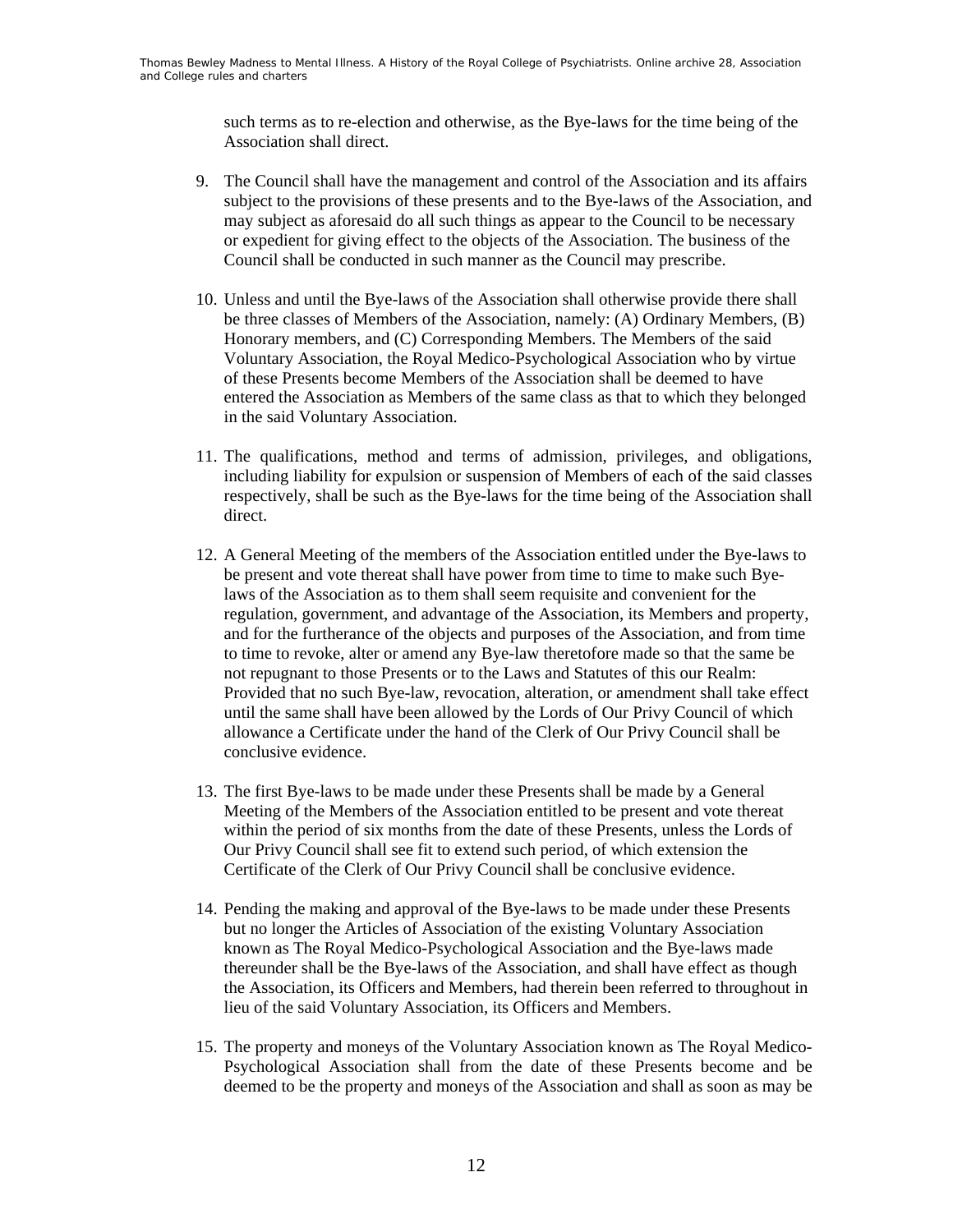formally transferred to the Association or such person or persons on its behalf as the Bye-laws may prescribe.

16. And We do hereby for Us, Our Heirs and Successors, Grant and Declare that these Our Letters Patent or the enrolment or exemplification thereof shall be in all things good, firm, valid and effectual according to the true intent and meaning of the same and shall be taken, construed and adjudged in all Our Courts or elsewhere in the most favourable and beneficial sense and for the best advantage of the said Association, any mis-recital, non-recital, omission, defect, imperfection, matter or thing whatsoever notwithstanding.

IN WITNESS whereof We have caused these Our letters to be made Patent.

Witness Ourself at Westminster the  $13<sup>th</sup>$  day of March in the year of Our Lord One thousand nine hundred and twenty-six and in the sixteenth year of Our Reign.

BY WARRANT UNDER the King's Sign Manual.

# **CHARTER OF ROYAL COLLEGE OF PSYCHIATRISTS (1971)**

The metamorphosis of the Association into a College took many years and this is

discussed in detail in Chapters 7 and 7. The Royal College of Psychiatrists finally came

into existence under a new Charter on 16 June 1971 which remains, with modifications

and amendments its Charter today.

 Elizabeth the Second by the Grace of God of the United Kingdom of Great Britain and Northern Ireland and of Our other Realms and Territories Queen, Head of the Commonwealth, Defender of the faith:

#### TO ALL TO WHOM THESE PRESENTS SHALL COME, GREETING1

 WHEREAS His Majesty His Majesty King George the Fifth in the year of our Lord One thousand nine hundred and twenty-six by Royal Charter dated the thirteenth day of March in the sixteenth year of His Reign (hereinafter referred to as 'the original Charter') constituted a Body Corporate and Politic by the name of 'The Royal Medico-Psychological Association' (hereinafter referred to as 'the Association') with perpetual succession and a Common Seal:

 AND WHEREAS the Association has presented a humble Petition unto Us praying that We would be graciously pleased to grant it a Supplemental Charter:

NOW THEREFORE Know Ye that We having taken the said petition into Our Royal Consideration by virtue of Our Prerogative Royal and of Our especial grace, certain knowledge and mere motion have granted and declared and by these Presents do for Us, our Heirs and Successors grant and declare as follows: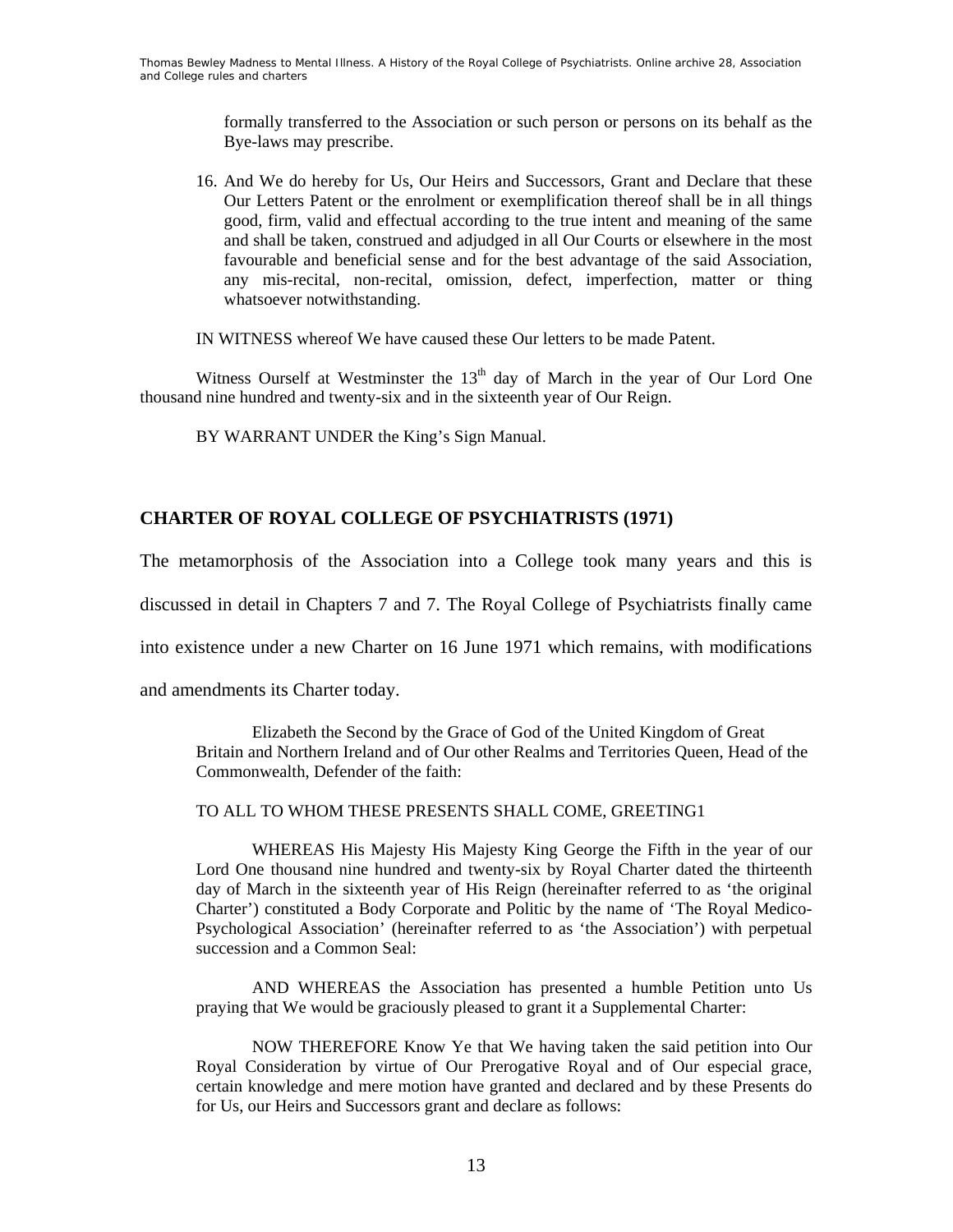- 1. The provisions of the original Charter save in so far as they incorporate the Association and authorise it to have a Common Seal and to sue and be sued are hereby revoked; provided that anything which may have been done prior to such revocation under and by virtue of the original Charter shall continue to have full force and effect as if the said provisions had not been revoked.
- 2. The Association shall henceforth be known by the name of 'The Royal College of Psychiatrists' (hereinafter referred to as 'the College').
- 3. (1) the objects and purposes for which the College is constituted are to
	- (a) advance the science and practice of psychiatry and related subjects;
	- (b) further public education therein;
	- (c) promote study and research work in psychiatry and all sciences and disciplines connected with the understanding and treatment of mental disorder in all its forms and aspects and related subjects and publish the results of all such study and research.
- (2) For the purpose of attaining the aforesaid objects but not further or otherwise as the College may exercise the following powers:-
- (a) To encourage and promote amongst its members and others the exchange of knowledge, information, experience, and ideas relating thereto and to related subjects, sciences and disciplines;
- (b) to encourage and promote amongst its members and others working in allied and related sciences and disciplines the achievement and maintenance of the highest possible standards of professional competence and practice;
- (c) to act as a consultative body in relation to matters of public and professional interest concerning psychiatry and the treatment of mental disorder in all its forms and aspects and to give consideration to improved methods of hospital and other medical administration, medical education and training, nursing administration, education and training;
- (d) to promote and to encourage the promotion of new measures leading to improved methods of prevention and treatment;
- (e) to hold examinations and to institute and maintain lectures, classes and other means of instruction, education and training;
- (f) to institute, maintain and grant scholarships, prizes, certificates and other awards and distinctions;
- (g) to elect to Fellowship Members of high qualification and standing in the profession of psychiatry with particular regard to their contributions to the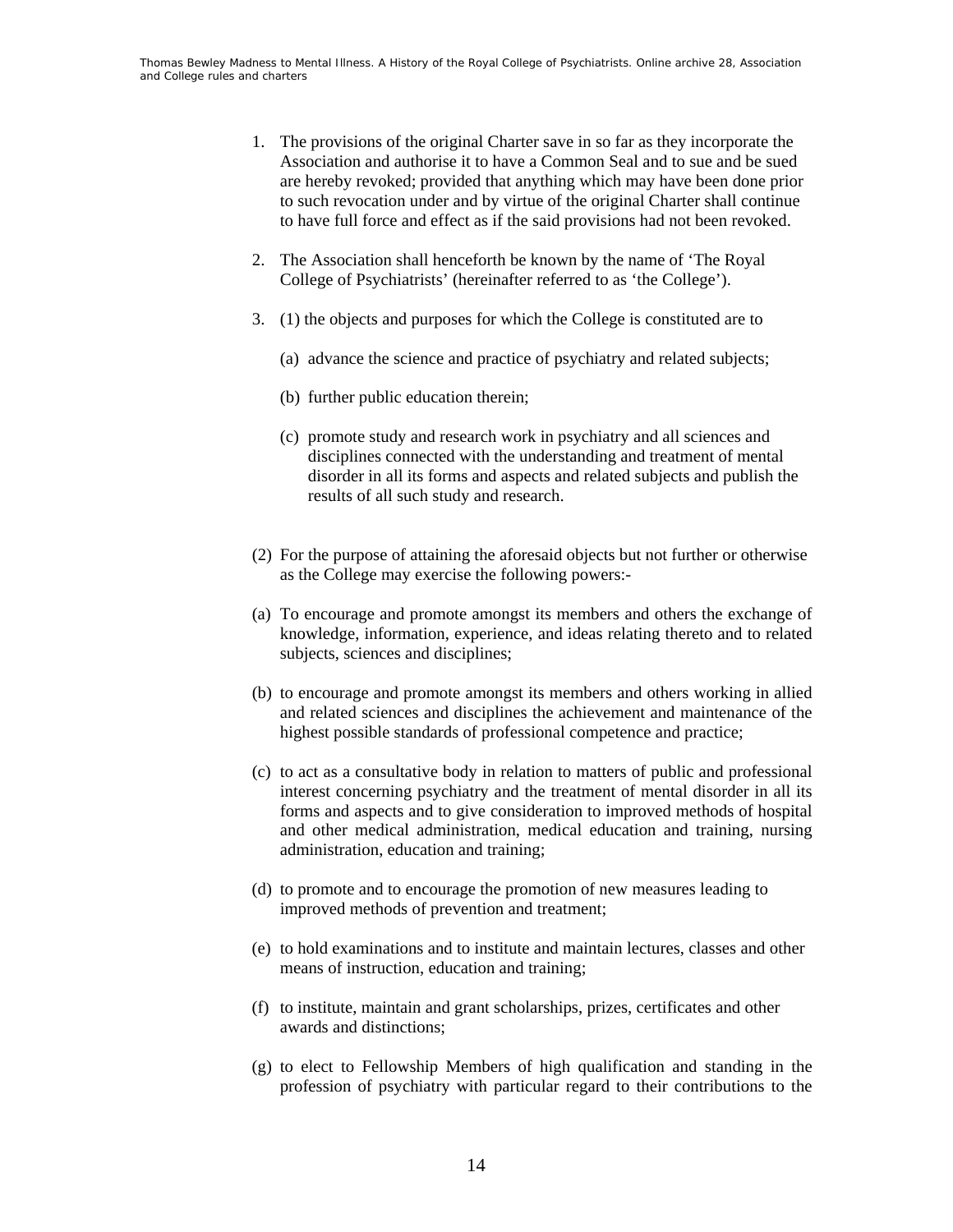greater knowledge and understanding of the various matters comprised in the objects and purposes of the College;

- (h) to hold periodical and other meetings of Members of the College and others and conferences with other bodies whether in Our United Kingdom or elsewhere;
- (i) to print, publish, translate, sell, lend and distribute information, whether in the form of a periodical journal or journals or of books, monographs, treatises, pamphlets or otherwise and to cause translations into any language to be made of journals, books, monographs, treatises, pamphlets or other publications and to print, publish, sell, lend and distribute the same in Our United Kingdom and elsewhere;
- (j) to defray the cost of sending to and maintaining in any part of Our United Kingdom or elsewhere any person or persons chosen by the College for the purpose of study, investigation or research, of convening meetings, and of inviting thereto any person or persons, whether or not members of the College, and of enabling representatives of the College to attend meetings convened by other bodies in any part of Our United Kingdom or elsewhere and to make studies, researches and observations on subjects connected with or allied to the objects of the College;
- (k) to consider, pronounce and make representations upon all questions affecting the interests of the College and of the medical profession generally in its relation to the College, and the objects of the College, including the promotion of improvements in the principles and administration of the law relating to mental disorder and to the treatment of persons suffering from mental and connected illnesses;
- (l) to establish and promote Regional Divisions and Specialist Sections of the College;
- (m) to grant sums of money out of funds of the College for the purposes or for the promotion of any of the objects of the College;
- (n) to borrow and raise money for the purposes or for the promotion of any of the objects of the College and to secure the repayment thereof by bond, debentures, mortgages or other securities or otherwise howsoever, and for such purpose to mortgage or charge all or any of the assets of the College;
- (o) to do all such other things as shall further the attainment of the above objects or any of them.

4. Save so far as may be necessary for giving effect to the objects of the College as set forth in this Our Supplemental Charter, the College shall not carry on any trade or business or engage in any transaction with a view to the pecuniary gain or profit of the members thereof. The income and assets of the College, from whatever source derived, shall be applied solely towards the promotion of its said objects and no portion thereof shall (save as in this Our Supplemental Charter provided) be paid or transferred, directly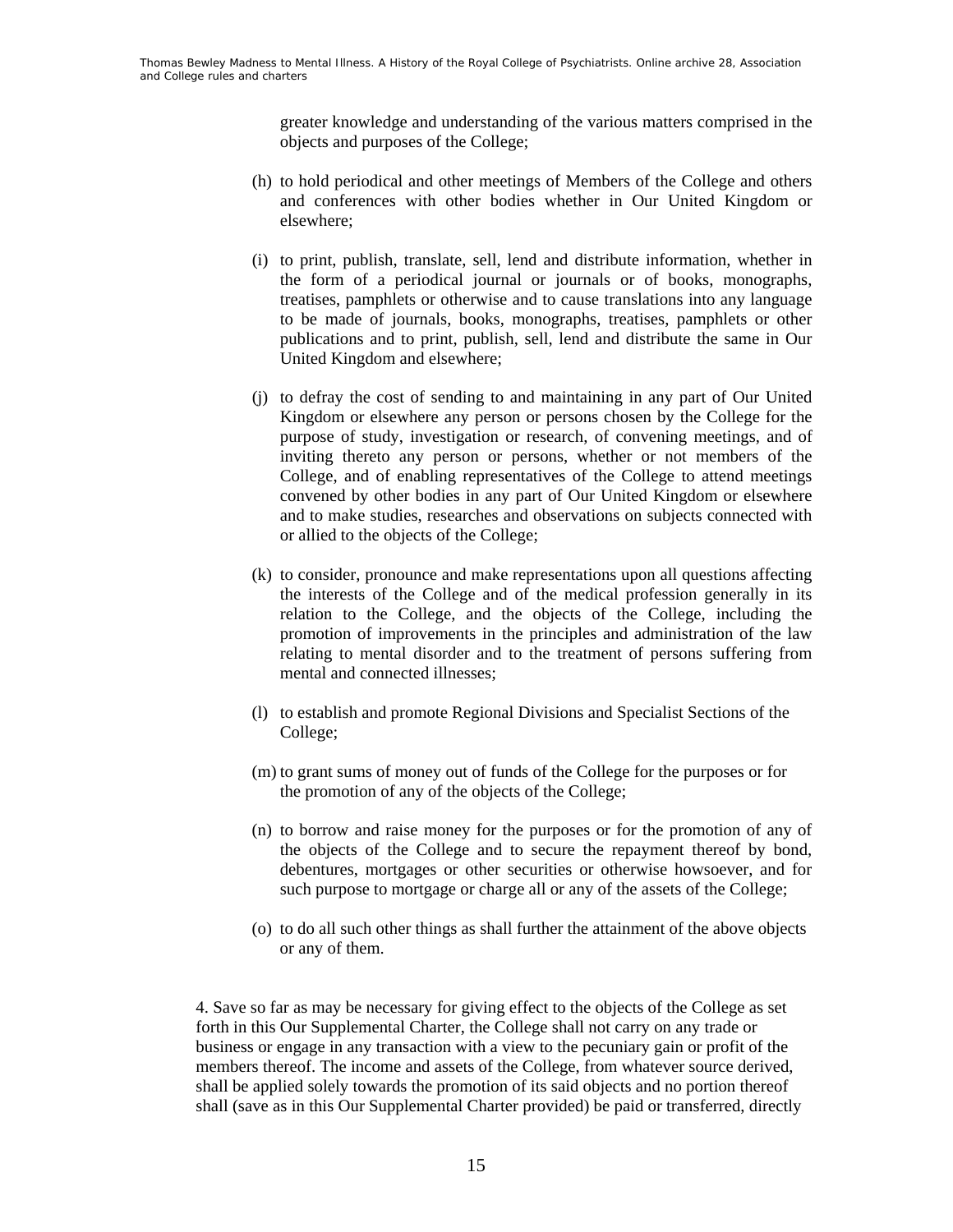or indirectly, by way of dividend, bonus or otherwise to any of its members; provided that nothing herein contained shall prevent the reimbursement of out-of-pocket expenses incurred at the request or on behalf of the College or the payment in good faith of reasonable remuneration to any officers or servants of the College, or to any member thereof, in return for services actually rendered to the College; provided further that save as herein elsewhere set out no Officer or member of the Council of the College shall be appointed by or on behalf of the College to any salaried office or to any office remunerated by fees (including in particular the office of examiner) if such salary is or fees are paid by or on behalf of the College, and that no remuneration or other benefit in money or money's worth shall be given by or on behalf of the College to any officer or member of the Council except by way of repayment of out-of-pocket expenses.

5. Notwithstanding anything in this our Supplemental Charter contained the College may pay such remuneration to any Officer or member of the Council as would be paid to any other Member of the College if such Officer or member of the Council is:-

- (i) appointed to the Maudsley lectureship, the Blake Marsh lectureship or any lectureship which may be specially approved for the purpose by an Annual General Meeting or Special Meeting of the College;
- (ii) appointed editor of, or commissioned to write articles for, the 'Handbook for Mental Deficiency Nursing', or any similar handbook which may be specially approved for the purpose by an Annual General Meeting or a Special Meeting of the College;
- (iii) elected by open competition to any scholarship or prize of the College which may be specially approved for the purpose by an Annual General Meeting or Special Meeting of the College; or
- (iv) commissioned to write an article or to conduct an item of study or research of a character which may be specially approved for the purpose by an Annual General Meeting or Special Meeting of the College.
- 6. There shall be a Council of the College consisting of the Officers of the College and of such number of Members of the College with such qualifications and to be elected or constituted members of the Council in such manner and to hold office for such period, and on such terms as to re-election and otherwise, as the Bye-Laws shall prescribe; provided that the Bye-Laws may make provision, subject to such conditions and restrictions as may be prescribed therein, for the co-option to the Council (but without the power to vote) of persons not otherwise hereby qualified to serve thereon.
- 7. There shall be a Court of Electors consisting of such Officers and other Members of the College, who shall be nominated and elected in such manner, and shall hold office for such period or periods, and on such terms as to re-election and otherwise, as the Bye-laws may prescribe. Subject to the provisions of the Bye-Laws, the Court of Electors shall appoint examiners, hold examinations, including in particular the examination for admission to Membership, and make any regulations necessary for the conduct thereof, including the specification of standards of training and experience required for candidates, elect to membership and to Fellowship and exercise such further powers (including disciplinary powers and powers to order the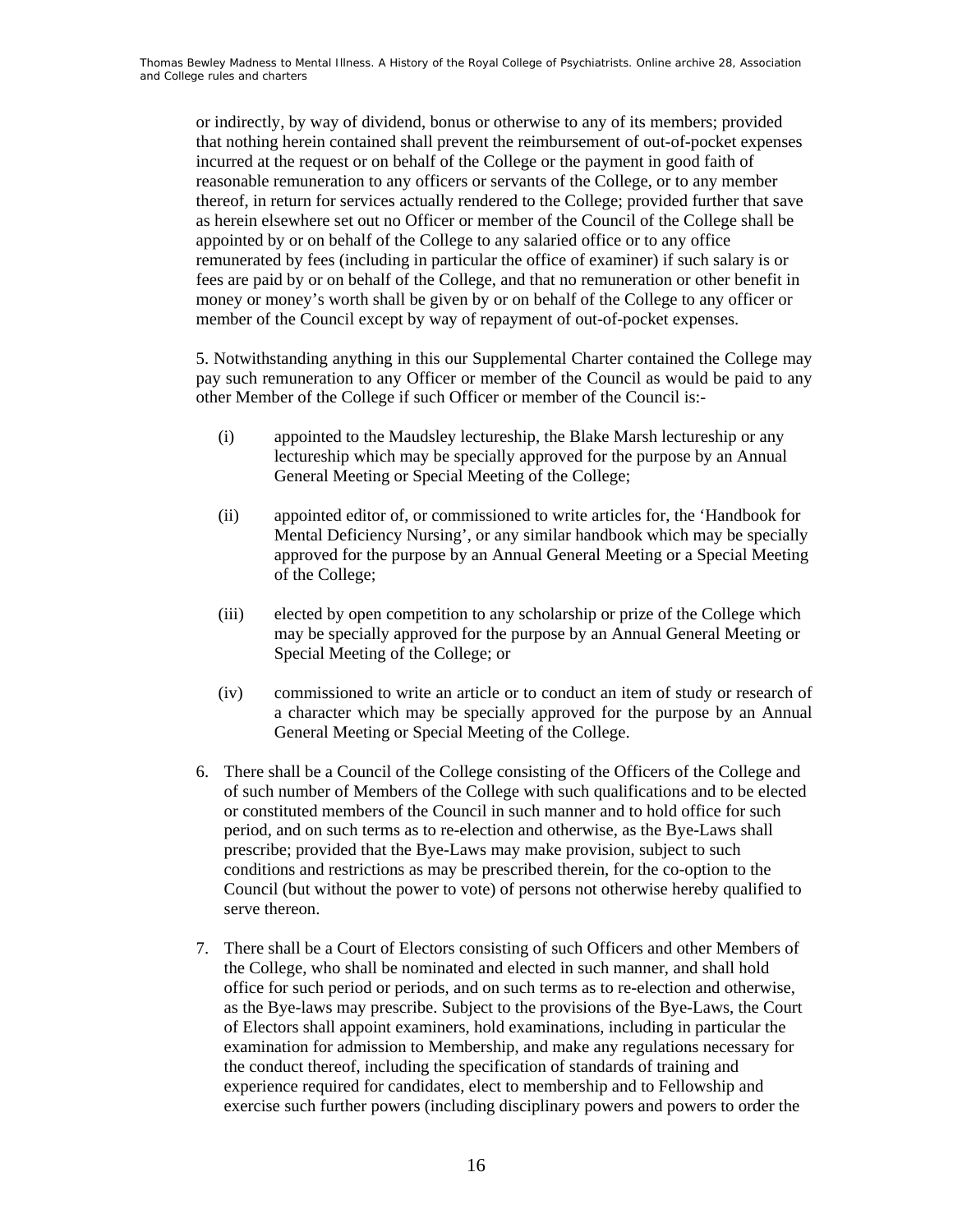removal from the appropriate register of the name of any person) subject to such conditions and in such manner as the Bye-laws shall prescribe.

- 8. The College shall have such Officers, who shall exercise such powers and functions and who shall be nominated and elected in such manner, and shall hold office for such period or periods and on such terms as to re-election and otherwise as the Byelaws may prescribe.
- 9. The Council may from time to time appoint such Patron or Patrons of the College as may accept the invitation of the Council to take such appointment.
- 10. Subject to the provisions of this Our Supplemental Charter and of the Bye-laws the Council shall have the management and control of the affairs of the College and the business of the Council shall be conducted in such manner as the Council may prescribe.
- 11. There shall be such classes of Members of and persons otherwise associated with the College as the Bye-laws may prescribe. The qualifications, method and terms of admission, privileges and obligations, nature of and grounds for disciplinary action and for removal from the appropriate register of the name of any member or other person associated with the College as aforesaid shall be such as the Bye-laws may prescribe.
- 12. A General or Special Meeting of the Members of the College entitled under the Byelaws shall have power by a Resolution approved by a majority of not less than twothirds of the Members present and voting from time to time to make Bye-laws for the regulation and government of the College, its Members and its assets, and generally for the furtherance of its objects, and from time to time to revoke or amend any Byelaw theretofore made, so however that any such Bye-law, revocation or amendment be not repugnant to this Our Supplemental Charter; provided that no such Bye-law, evocation or amendment shall take effect until the same shall have been approved by the Lords of Our Most Honourable Privy Council, of which approval a Certificate under the hand of the Clerk of Our said Privy Council shall be conclusive evidence. As from the date of this Our Supplemental Charter, and until such time as they may be revoked or amended as herein provided, the Bye-laws shall be those set out in the Schedule hereto.
- 13. The College may by Resolution amend, revoke or add to any of the provisions of the original Charter or this Our Supplemental Charter provided that such amendment, revocation or addition shall not enable the funds of the College to be applied for noncharitable purposes, and also provided that notice of the intention to propose such Resolution at a meeting of the Council shall have been given in writing to each member of the Council not less than twenty-one days prior to the holding of such meeting and such proposed Resolution shall have been approved by a simple majority of the members of the Council present and voting at such meeting; and further provided that such Resolution be thereupon considered at a General Meeting of the Members of the College, in respect of which not less than twenty-one days notice in writing shall have been given, and there approved by a majority of not less than two-thirds of the members present and voting; and such amendment, addition or revocation shall, when allowed by Us, Our Heirs or Successors in Council, become effectual so that the original Charter and this Our Supplemental Charter shall